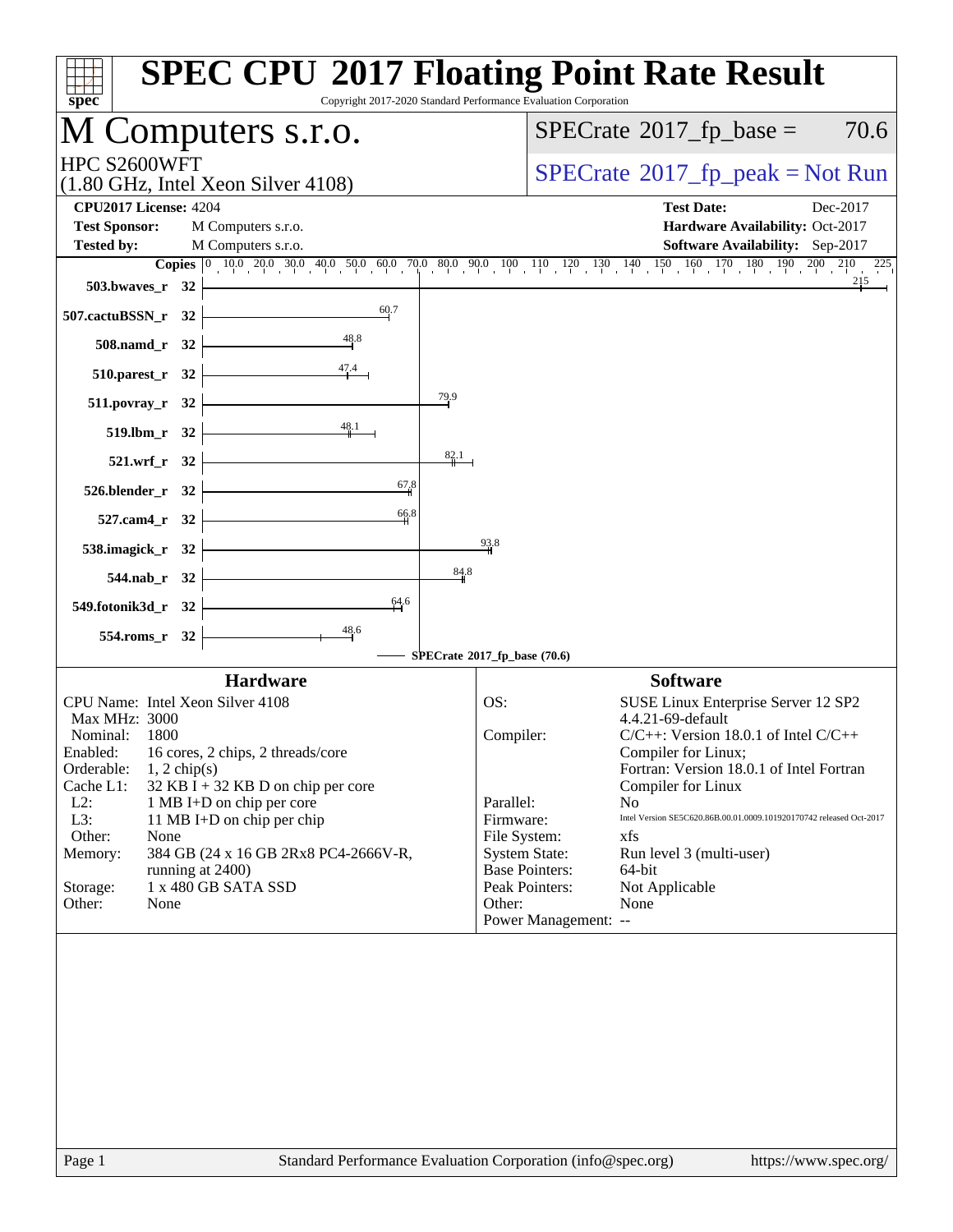

Copyright 2017-2020 Standard Performance Evaluation Corporation

## M Computers s.r.o.

 $SPECTate$ <sup>®</sup>[2017\\_fp\\_base =](http://www.spec.org/auto/cpu2017/Docs/result-fields.html#SPECrate2017fpbase) 70.6

(1.80 GHz, Intel Xeon Silver 4108)

 $HPC S2600WFT$ <br>(1.80 GHz, Intel Year Silver 4108) [SPECrate](http://www.spec.org/auto/cpu2017/Docs/result-fields.html#SPECrate2017fppeak)®[2017\\_fp\\_peak = N](http://www.spec.org/auto/cpu2017/Docs/result-fields.html#SPECrate2017fppeak)ot Run

**[Tested by:](http://www.spec.org/auto/cpu2017/Docs/result-fields.html#Testedby)** M Computers s.r.o. **[Software Availability:](http://www.spec.org/auto/cpu2017/Docs/result-fields.html#SoftwareAvailability)** Sep-2017

**[CPU2017 License:](http://www.spec.org/auto/cpu2017/Docs/result-fields.html#CPU2017License)** 4204 **[Test Date:](http://www.spec.org/auto/cpu2017/Docs/result-fields.html#TestDate)** Dec-2017 **[Test Sponsor:](http://www.spec.org/auto/cpu2017/Docs/result-fields.html#TestSponsor)** M Computers s.r.o. **[Hardware Availability:](http://www.spec.org/auto/cpu2017/Docs/result-fields.html#HardwareAvailability)** Oct-2017

#### **[Results Table](http://www.spec.org/auto/cpu2017/Docs/result-fields.html#ResultsTable)**

|                                                     | <b>Base</b>   |                |       |                |             |                |       | <b>Peak</b>   |                |              |                |              |                |              |
|-----------------------------------------------------|---------------|----------------|-------|----------------|-------------|----------------|-------|---------------|----------------|--------------|----------------|--------------|----------------|--------------|
| <b>Benchmark</b>                                    | <b>Copies</b> | <b>Seconds</b> | Ratio | <b>Seconds</b> | Ratio       | <b>Seconds</b> | Ratio | <b>Copies</b> | <b>Seconds</b> | <b>Ratio</b> | <b>Seconds</b> | <b>Ratio</b> | <b>Seconds</b> | <b>Ratio</b> |
| 503.bwayes_r                                        | 32            | 1495           | 215   | 1496           | 214         | 1438           | 223   |               |                |              |                |              |                |              |
| 507.cactuBSSN r                                     | 32            | 667            | 60.7  | 667            | 60.7        | 667            | 60.7  |               |                |              |                |              |                |              |
| $508$ .namd $r$                                     | 32            | 623            | 48.8  | 622            | 48.9        | 624            | 48.7  |               |                |              |                |              |                |              |
| 510.parest_r                                        | 32            | 1767           | 47.4  | 1784           | 46.9        | 1554           | 53.9  |               |                |              |                |              |                |              |
| 511.povray_r                                        | 32            | 932            | 80.2  | 935            | <u>79.9</u> | 936            | 79.9  |               |                |              |                |              |                |              |
| 519.lbm r                                           | 32            | 708            | 47.6  | 600            | 56.2        | 702            | 48.1  |               |                |              |                |              |                |              |
| $521$ .wrf r                                        | 32            | 882            | 81.3  | 873            | 82.1        | 814            | 88.1  |               |                |              |                |              |                |              |
| 526.blender_r                                       | 32            | 725            | 67.2  | 719            | 67.8        | 717            | 67.9  |               |                |              |                |              |                |              |
| 527.cam4 r                                          | 32            | 849            | 65.9  | 836            | 66.9        | 838            | 66.8  |               |                |              |                |              |                |              |
| 538.imagick_r                                       | 32            | 846            | 94.1  | 849            | 93.8        | 855            | 93.1  |               |                |              |                |              |                |              |
| $544$ .nab r                                        | 32            | 632            | 85.2  | 637            | 84.5        | 635            | 84.8  |               |                |              |                |              |                |              |
| 549.fotonik3d r                                     | 32            | 2004           | 62.2  | 1922           | 64.9        | 1931           | 64.6  |               |                |              |                |              |                |              |
| $554$ .roms_r                                       | 32            | 1326           | 38.3  | 1038           | 49.0        | 1046           | 48.6  |               |                |              |                |              |                |              |
| $SPECrate$ <sup>®</sup> 2017_fp_base =<br>70.6      |               |                |       |                |             |                |       |               |                |              |                |              |                |              |
| $SPECrate^{\circ}2017$ _fp_peak =<br><b>Not Run</b> |               |                |       |                |             |                |       |               |                |              |                |              |                |              |

Results appear in the [order in which they were run.](http://www.spec.org/auto/cpu2017/Docs/result-fields.html#RunOrder) Bold underlined text [indicates a median measurement.](http://www.spec.org/auto/cpu2017/Docs/result-fields.html#Median)

#### **[Submit Notes](http://www.spec.org/auto/cpu2017/Docs/result-fields.html#SubmitNotes)**

 The numactl mechanism was used to bind copies to processors. The config file option 'submit' was used to generate numactl commands to bind each copy to a specific processor. For details, please see the config file.

### **[Operating System Notes](http://www.spec.org/auto/cpu2017/Docs/result-fields.html#OperatingSystemNotes)**

 Stack size set to unlimited using "ulimit -s unlimited" Prior to runcpu invocation Filesystem page cache synced and cleared with: sync; echo 3> /proc/sys/vm/drop\_caches runspec command invoked through numactl i.e.: numactl --interleave=all runspec <etc>

### **[General Notes](http://www.spec.org/auto/cpu2017/Docs/result-fields.html#GeneralNotes)**

Environment variables set by runcpu before the start of the run: LD LIBRARY PATH = "\$/opt/intel/compilers and libraries/linux/lib/ia32 lin :\$/opt/intel/compilers\_and\_libraries/linux/lib/intel64\_lin" Binaries compiled on a system with 1x Intel Core i7-4790 CPU + 32GB RAM memory using Redhat Enterprise Linux 7.4 No: The test sponsor attests, as of date of publication, that CVE-2017-5754 (Meltdown) is mitigated in the system as tested and documented. No: The test sponsor attests, as of date of publication, that CVE-2017-5753 (Spectre variant 1)

**(Continued on next page)**

|  | Page 2 | Standard Performance Evaluation Corporation (info@spec.org) | https://www.spec.org/ |
|--|--------|-------------------------------------------------------------|-----------------------|
|--|--------|-------------------------------------------------------------|-----------------------|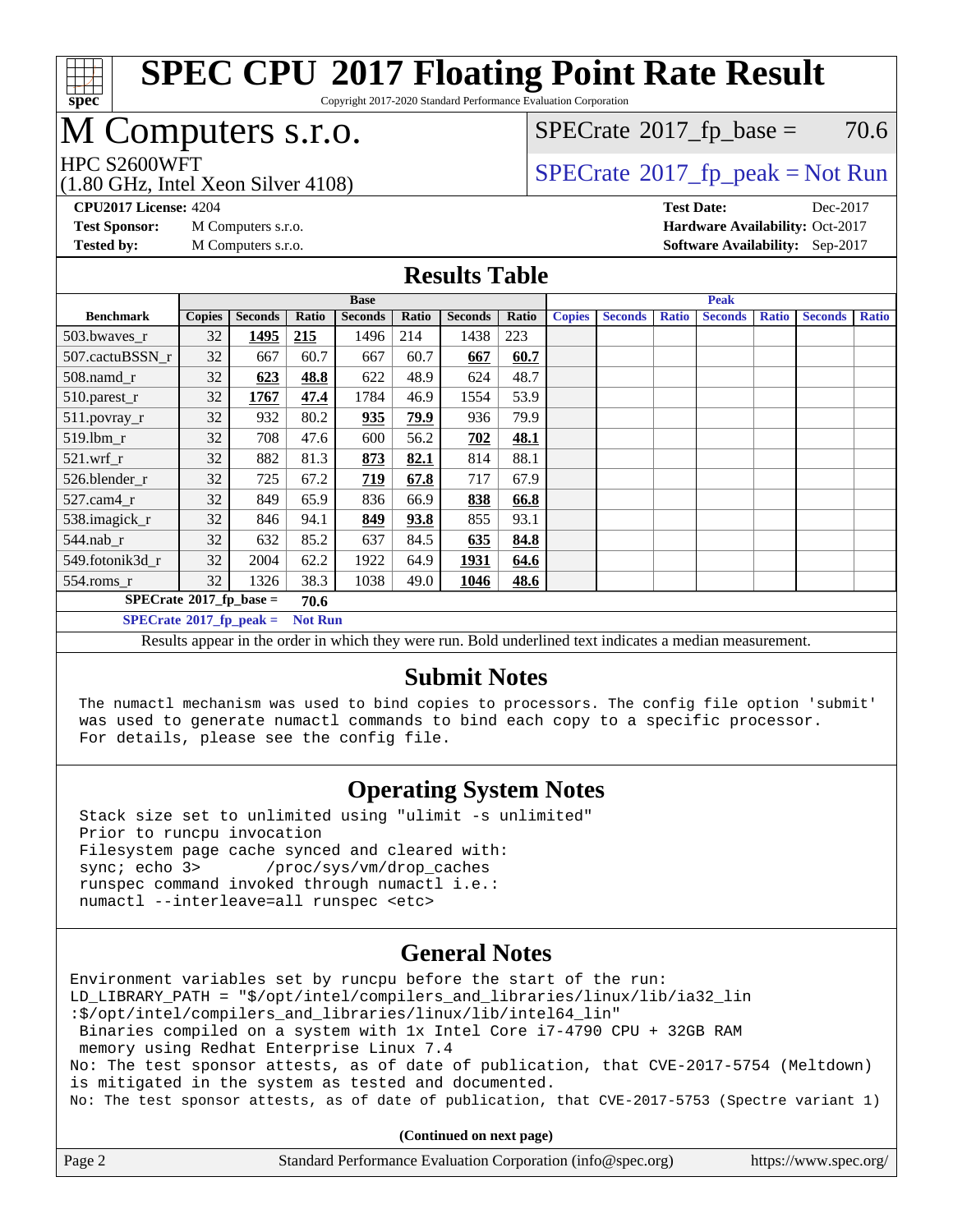

Copyright 2017-2020 Standard Performance Evaluation Corporation

### M Computers s.r.o.

 $SPECTate$ <sup>®</sup>[2017\\_fp\\_base =](http://www.spec.org/auto/cpu2017/Docs/result-fields.html#SPECrate2017fpbase) 70.6

(1.80 GHz, Intel Xeon Silver 4108)

HPC S2600WFT<br>(1.80 CHz, Intel Year Silver 4108) [SPECrate](http://www.spec.org/auto/cpu2017/Docs/result-fields.html#SPECrate2017fppeak)®[2017\\_fp\\_peak = N](http://www.spec.org/auto/cpu2017/Docs/result-fields.html#SPECrate2017fppeak)ot Run

**[Test Sponsor:](http://www.spec.org/auto/cpu2017/Docs/result-fields.html#TestSponsor)** M Computers s.r.o. **[Hardware Availability:](http://www.spec.org/auto/cpu2017/Docs/result-fields.html#HardwareAvailability)** Oct-2017 **[Tested by:](http://www.spec.org/auto/cpu2017/Docs/result-fields.html#Testedby)** M Computers s.r.o. **[Software Availability:](http://www.spec.org/auto/cpu2017/Docs/result-fields.html#SoftwareAvailability)** Sep-2017

**[CPU2017 License:](http://www.spec.org/auto/cpu2017/Docs/result-fields.html#CPU2017License)** 4204 **[Test Date:](http://www.spec.org/auto/cpu2017/Docs/result-fields.html#TestDate)** Dec-2017

#### **[General Notes \(Continued\)](http://www.spec.org/auto/cpu2017/Docs/result-fields.html#GeneralNotes)**

is mitigated in the system as tested and documented. No: The test sponsor attests, as of date of publication, that CVE-2017-5715 (Spectre variant 2) is mitigated in the system as tested and documented.

This benchmark result is intended to provide perspective on past performance using the historical hardware and/or software described on this result page.

The system as described on this result page was formerly generally available. At the time of this publication, it may not be shipping, and/or may not be supported, and/or may fail to meet other tests of General Availability described in the SPEC OSG Policy document, <http://www.spec.org/osg/policy.html>

This measured result may not be representative of the result that would be measured were this benchmark run with hardware and software available as of the publication date.

#### **[Platform Notes](http://www.spec.org/auto/cpu2017/Docs/result-fields.html#PlatformNotes)**

 BIOS Configuration: Patrol Scrub=Disabled CPU and Power Performance Policy=Performance Set Fan Profile=Performance Sysinfo program /spec2017/bin/sysinfo Rev: r5797 of 2017-06-14 96c45e4568ad54c135fd618bcc091c0f running on taborlin2 Sat Dec 30 15:52:05 2017 SUT (System Under Test) info as seen by some common utilities. For more information on this section, see <https://www.spec.org/cpu2017/Docs/config.html#sysinfo> From /proc/cpuinfo model name : Intel(R) Xeon(R) Silver 4108 CPU @ 1.80GHz 2 "physical id"s (chips) 32 "processors" cores, siblings (Caution: counting these is hw and system dependent. The following excerpts from /proc/cpuinfo might not be reliable. Use with caution.) cpu cores : 8 siblings : 16 physical 0: cores 0 1 2 3 4 5 6 7 physical 1: cores 0 1 2 3 4 5 6 7 From lscpu: Architecture: x86\_64 CPU op-mode(s): 32-bit, 64-bit

**(Continued on next page)**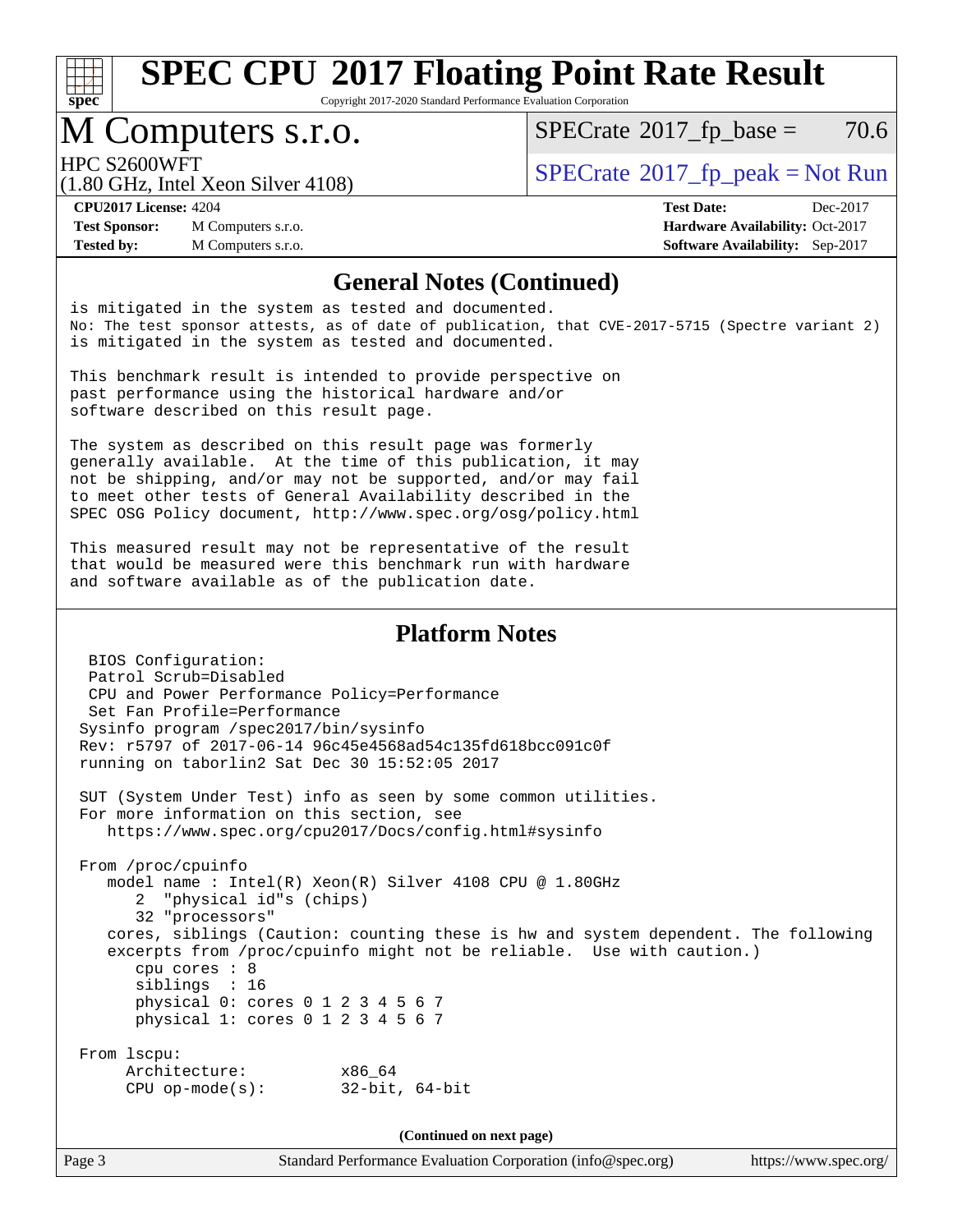

Copyright 2017-2020 Standard Performance Evaluation Corporation

# M Computers s.r.o.

 $SPECrate$ <sup>®</sup>[2017\\_fp\\_base =](http://www.spec.org/auto/cpu2017/Docs/result-fields.html#SPECrate2017fpbase) 70.6

(1.80 GHz, Intel Xeon Silver 4108)

HPC S2600WFT<br>(1.80 GHz, Intel Yeon Silver 4108) [SPECrate](http://www.spec.org/auto/cpu2017/Docs/result-fields.html#SPECrate2017fppeak)®[2017\\_fp\\_peak = N](http://www.spec.org/auto/cpu2017/Docs/result-fields.html#SPECrate2017fppeak)ot Run

**[Test Sponsor:](http://www.spec.org/auto/cpu2017/Docs/result-fields.html#TestSponsor)** M Computers s.r.o. **[Hardware Availability:](http://www.spec.org/auto/cpu2017/Docs/result-fields.html#HardwareAvailability)** Oct-2017 **[Tested by:](http://www.spec.org/auto/cpu2017/Docs/result-fields.html#Testedby)** M Computers s.r.o. **[Software Availability:](http://www.spec.org/auto/cpu2017/Docs/result-fields.html#SoftwareAvailability)** Sep-2017

**[CPU2017 License:](http://www.spec.org/auto/cpu2017/Docs/result-fields.html#CPU2017License)** 4204 **[Test Date:](http://www.spec.org/auto/cpu2017/Docs/result-fields.html#TestDate)** Dec-2017

#### **[Platform Notes \(Continued\)](http://www.spec.org/auto/cpu2017/Docs/result-fields.html#PlatformNotes)**

| Byte Order:                | Little Endian                                                                        |
|----------------------------|--------------------------------------------------------------------------------------|
| CPU(s):                    | 32                                                                                   |
| On-line CPU $(s)$ list:    | $0 - 31$                                                                             |
| Thread(s) per core:        | 2                                                                                    |
| Core(s) per socket:        | 8                                                                                    |
| Socket(s):                 | $\overline{a}$                                                                       |
| NUMA $node(s)$ :           | 2                                                                                    |
| Vendor ID:                 | GenuineIntel                                                                         |
| CPU family:                | 6                                                                                    |
| Model:                     | 85                                                                                   |
| Model name:                | $Intel(R)$ Xeon $(R)$ Silver 4108 CPU @ 1.80GHz                                      |
| Stepping:                  | $\overline{4}$                                                                       |
| CPU MHz:                   | 1000.000                                                                             |
| $CPU$ max $MHz$ :          | 1801.0000                                                                            |
| CPU min MHz:               | 800.0000                                                                             |
| BogoMIPS:                  | 3591.57                                                                              |
| Virtualization:            | $VT - x$                                                                             |
| L1d cache:                 | 32K                                                                                  |
| Lli cache:                 | 32K                                                                                  |
| L2 cache:                  | 1024K                                                                                |
| L3 cache:                  | 11264K                                                                               |
| NUMA node0 CPU(s):         | $0 - 7$ , 16-23                                                                      |
| NUMA $node1$ $CPU(s)$ :    | $8 - 15, 24 - 31$                                                                    |
| Flagg:                     | fpu vme de pse tsc msr pae mce cx8 apic sep mtrr pge mca cmov                        |
|                            | pat pse36 clflush dts acpi mmx fxsr sse sse2 ss ht tm pbe syscall nx pdpe1gb rdtscp  |
|                            | lm constant_tsc art arch_perfmon pebs bts rep_good nopl xtopology nonstop_tsc        |
|                            | aperfmperf eagerfpu pni pclmulqdq dtes64 monitor ds_cpl vmx smx est tm2 ssse3 sdbg   |
|                            | fma cx16 xtpr pdcm pcid dca sse4_1 sse4_2 x2apic movbe popcnt tsc_deadline_timer aes |
|                            | xsave avx f16c rdrand lahf_lm abm 3dnowprefetch ida arat epb pln pts dtherm intel_pt |
|                            | tpr_shadow vnmi flexpriority ept vpid fsgsbase tsc_adjust bmil hle avx2 smep bmi2    |
|                            | erms invpcid rtm cqm mpx avx512f avx512dq rdseed adx smap clflushopt clwb avx512cd   |
|                            | avx512bw avx512vl xsaveopt xsavec xgetbvl cqm_llc cqm_occup_llc                      |
|                            |                                                                                      |
| /proc/cpuinfo cache data   |                                                                                      |
| cache size : $11264$ KB    |                                                                                      |
|                            |                                                                                      |
|                            | From numactl --hardware WARNING: a numactl 'node' might or might not correspond to a |
| physical chip.             |                                                                                      |
| $available: 2 nodes (0-1)$ |                                                                                      |
|                            | node 0 cpus: 0 1 2 3 4 5 6 7 16 17 18 19 20 21 22 23                                 |
| node 0 size: 192872 MB     |                                                                                      |
| node 0 free: 192108 MB     |                                                                                      |
|                            | node 1 cpus: 8 9 10 11 12 13 14 15 24 25 26 27 28 29 30 31                           |
| node 1 size: 193368 MB     |                                                                                      |
| node 1 free: 192661 MB     |                                                                                      |
| node distances:            |                                                                                      |
| node<br>0<br>1             |                                                                                      |
|                            |                                                                                      |
|                            | (Continued on next page)                                                             |
|                            |                                                                                      |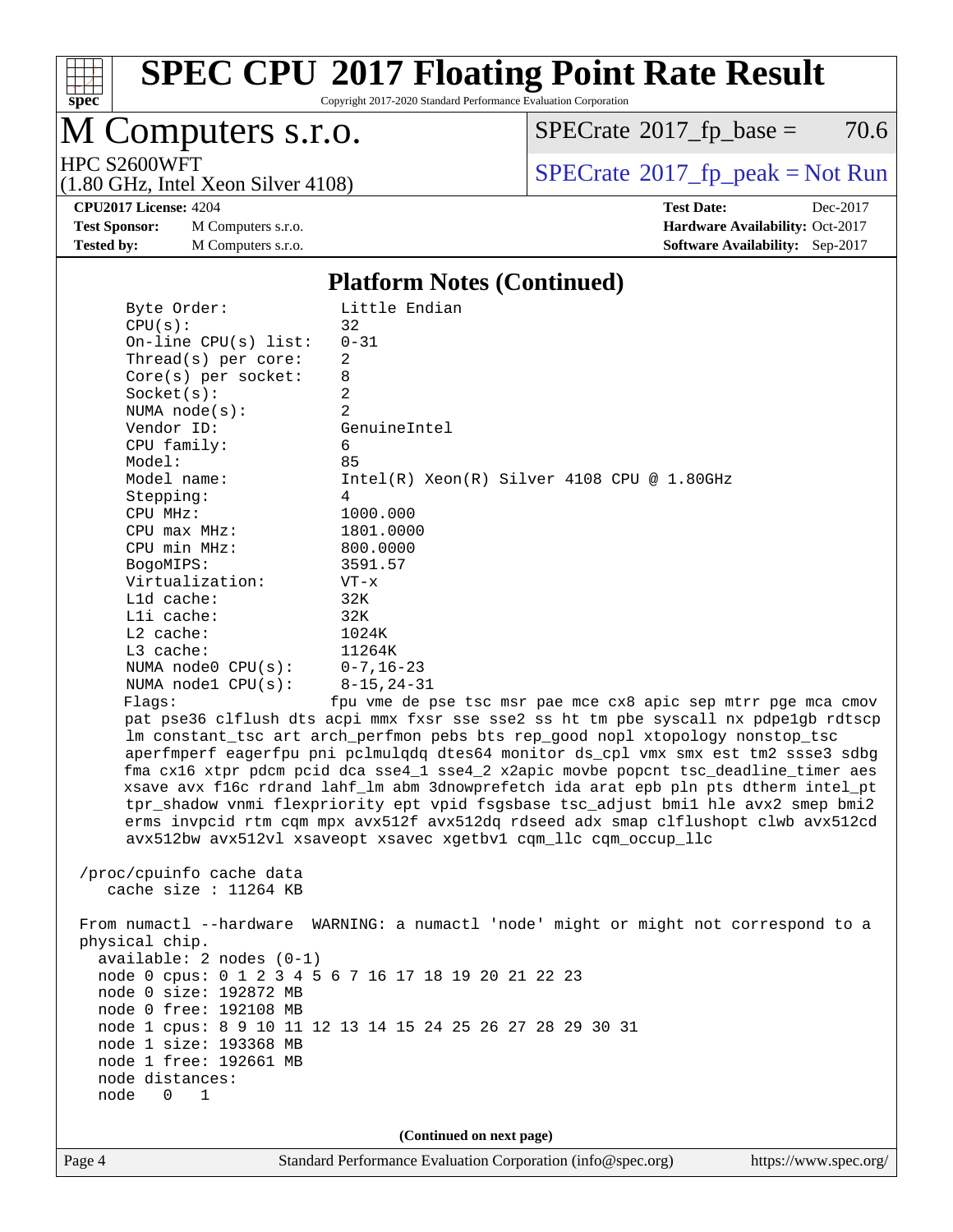| <b>SPEC CPU®2017 Floating Point Rate Result</b><br>Copyright 2017-2020 Standard Performance Evaluation Corporation                                                                                                                                                                                                                                                                                                                                                                                                                                                                                                                        |                                                                  |
|-------------------------------------------------------------------------------------------------------------------------------------------------------------------------------------------------------------------------------------------------------------------------------------------------------------------------------------------------------------------------------------------------------------------------------------------------------------------------------------------------------------------------------------------------------------------------------------------------------------------------------------------|------------------------------------------------------------------|
| spec<br>M Computers s.r.o.                                                                                                                                                                                                                                                                                                                                                                                                                                                                                                                                                                                                                | 70.6<br>$SPECTate$ <sup>®</sup> 2017_fp_base =                   |
| HPC S2600WFT                                                                                                                                                                                                                                                                                                                                                                                                                                                                                                                                                                                                                              |                                                                  |
| $(1.80 \text{ GHz}, \text{Intel Xeon Silver } 4108)$                                                                                                                                                                                                                                                                                                                                                                                                                                                                                                                                                                                      | $SPECrate^{\circledast}2017rfp peak = Not Run$                   |
| <b>CPU2017 License: 4204</b><br><b>Test Sponsor:</b><br>M Computers s.r.o.                                                                                                                                                                                                                                                                                                                                                                                                                                                                                                                                                                | <b>Test Date:</b><br>Dec-2017<br>Hardware Availability: Oct-2017 |
| <b>Tested by:</b><br>M Computers s.r.o.                                                                                                                                                                                                                                                                                                                                                                                                                                                                                                                                                                                                   | Software Availability: Sep-2017                                  |
| <b>Platform Notes (Continued)</b>                                                                                                                                                                                                                                                                                                                                                                                                                                                                                                                                                                                                         |                                                                  |
| 0 :<br>10<br>21<br>1:<br>21<br>10                                                                                                                                                                                                                                                                                                                                                                                                                                                                                                                                                                                                         |                                                                  |
| From /proc/meminfo<br>MemTotal:<br>395510112 kB<br>HugePages_Total:<br>0<br>Hugepagesize:<br>2048 kB                                                                                                                                                                                                                                                                                                                                                                                                                                                                                                                                      |                                                                  |
| /usr/bin/lsb_release -d<br>SUSE Linux Enterprise Server 12 SP2                                                                                                                                                                                                                                                                                                                                                                                                                                                                                                                                                                            |                                                                  |
| From /etc/*release* /etc/*version*<br>SuSE-release:<br>SUSE Linux Enterprise Server 12 (x86_64)<br>$VERSION = 12$<br>$PATCHLEVEL = 2$<br># This file is deprecated and will be removed in a future service pack or release.<br># Please check /etc/os-release for details about this release.<br>os-release:<br>NAME="SLES"<br>VERSION="12-SP2"<br>VERSION_ID="12.2"<br>PRETTY_NAME="SUSE Linux Enterprise Server 12 SP2"<br>ID="sles"<br>$ANSI$ _COLOR="0;32"<br>CPE_NAME="cpe:/o:suse:sles:12:sp2"<br>uname $-a$ :<br>Linux taborlin2 4.4.21-69-default #1 SMP Tue Oct 25 10:58:20 UTC 2016 (9464f67) x86_64<br>x86_64 x86_64 GNU/Linux |                                                                  |
| run-level 3 Dec 30 15:50                                                                                                                                                                                                                                                                                                                                                                                                                                                                                                                                                                                                                  |                                                                  |
| SPEC is set to: /spec2017<br>Filesystem<br>Type Size Used Avail Use% Mounted on<br>/dev/sda1<br>xfs<br>400G<br>67G 334G 17% /                                                                                                                                                                                                                                                                                                                                                                                                                                                                                                             |                                                                  |
| Additional information from dmidecode follows. WARNING: Use caution when you interpret<br>this section. The 'dmidecode' program reads system data which is "intended to allow<br>hardware to be accurately determined", but the intent may not be met, as there are<br>frequent changes to hardware, firmware, and the "DMTF SMBIOS" standard.<br>BIOS Intel Corporation SE5C620.86B.00.01.0009.101920170742 10/19/2017<br>Memory:                                                                                                                                                                                                        |                                                                  |
| 24x Samsung M393A2K43BB1-CTD 16 GB 2 rank 2666, configured at 2400                                                                                                                                                                                                                                                                                                                                                                                                                                                                                                                                                                        |                                                                  |
| (End of data from sysinfo program)                                                                                                                                                                                                                                                                                                                                                                                                                                                                                                                                                                                                        |                                                                  |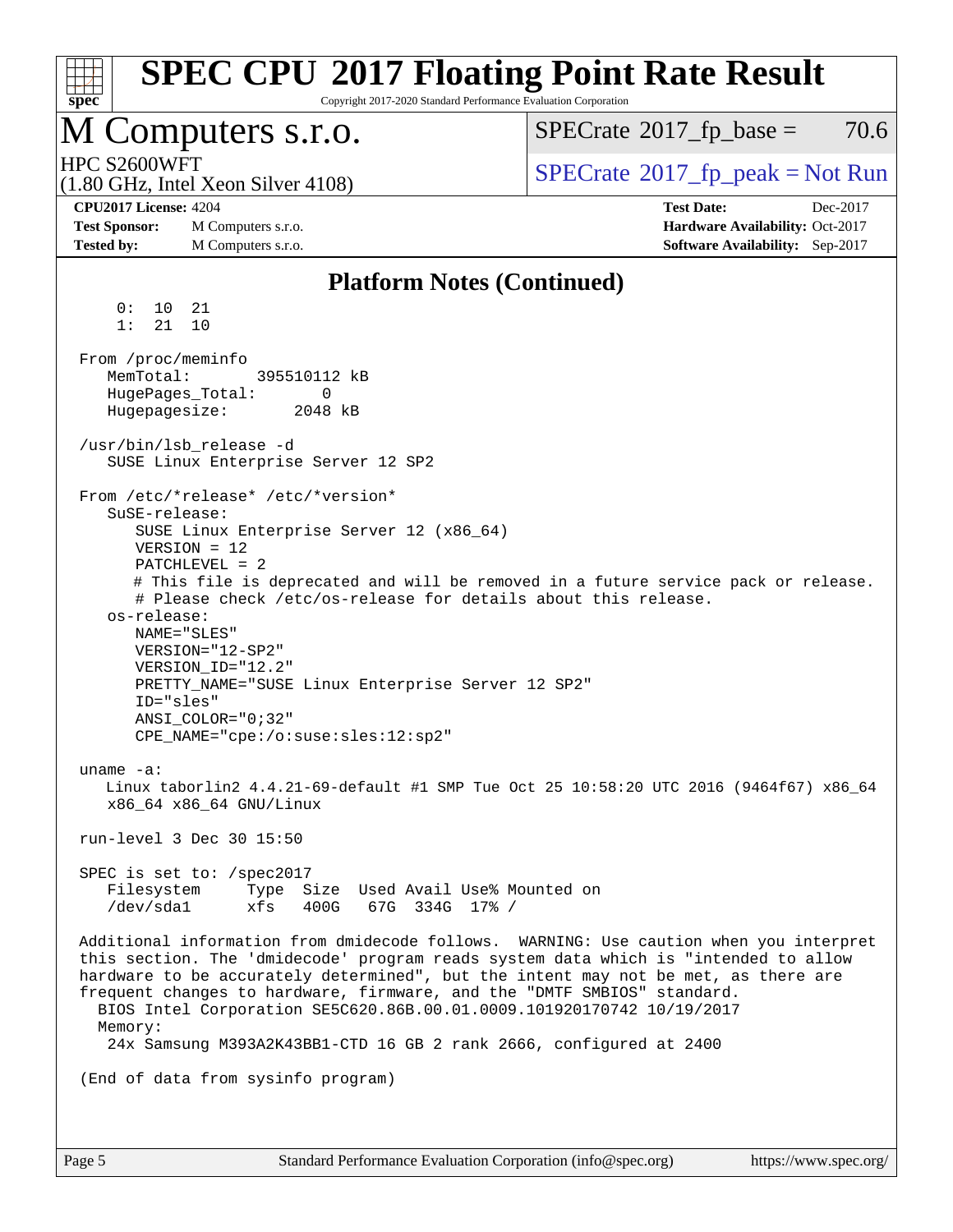| S)<br>оe<br>L. |  |  |  |  |  |  |
|----------------|--|--|--|--|--|--|

Copyright 2017-2020 Standard Performance Evaluation Corporation

# M Computers s.r.o.

 $SPECTate$ <sup>®</sup>[2017\\_fp\\_base =](http://www.spec.org/auto/cpu2017/Docs/result-fields.html#SPECrate2017fpbase) 70.6

(1.80 GHz, Intel Xeon Silver 4108)

HPC S2600WFT<br>(1.80 GHz, Intel Yeon Silver 4108) [SPECrate](http://www.spec.org/auto/cpu2017/Docs/result-fields.html#SPECrate2017fppeak)®[2017\\_fp\\_peak = N](http://www.spec.org/auto/cpu2017/Docs/result-fields.html#SPECrate2017fppeak)ot Run

**[Test Sponsor:](http://www.spec.org/auto/cpu2017/Docs/result-fields.html#TestSponsor)** M Computers s.r.o. **[Hardware Availability:](http://www.spec.org/auto/cpu2017/Docs/result-fields.html#HardwareAvailability)** Oct-2017 **[Tested by:](http://www.spec.org/auto/cpu2017/Docs/result-fields.html#Testedby)** M Computers s.r.o. **[Software Availability:](http://www.spec.org/auto/cpu2017/Docs/result-fields.html#SoftwareAvailability)** Sep-2017

**[CPU2017 License:](http://www.spec.org/auto/cpu2017/Docs/result-fields.html#CPU2017License)** 4204 **[Test Date:](http://www.spec.org/auto/cpu2017/Docs/result-fields.html#TestDate)** Dec-2017

#### **[Compiler Version Notes](http://www.spec.org/auto/cpu2017/Docs/result-fields.html#CompilerVersionNotes)**

| C                                                          | $519.1bm_r(base) 538.inagick_r(base) 544.nab_r(base)$                                                                              |                                                             |                       |
|------------------------------------------------------------|------------------------------------------------------------------------------------------------------------------------------------|-------------------------------------------------------------|-----------------------|
| icc (ICC) 18.0.1 20171018                                  | Copyright (C) 1985-2017 Intel Corporation. All rights reserved.                                                                    |                                                             |                       |
| $C++$                                                      | $508.namd_r(base) 510.parest_r(base)$                                                                                              |                                                             |                       |
| icpc (ICC) 18.0.1 20171018                                 | Copyright (C) 1985-2017 Intel Corporation. All rights reserved.                                                                    |                                                             |                       |
|                                                            | $C++$ , C $\qquad \qquad$ 511.povray_r(base) 526.blender_r(base)                                                                   |                                                             |                       |
| icpc (ICC) 18.0.1 20171018<br>icc (ICC) 18.0.1 20171018    | Copyright (C) 1985-2017 Intel Corporation. All rights reserved.                                                                    |                                                             |                       |
|                                                            | Copyright (C) 1985-2017 Intel Corporation. All rights reserved.                                                                    |                                                             |                       |
|                                                            | $C_{++}$ , C, Fortran   507.cactuBSSN_r(base)                                                                                      |                                                             |                       |
| icpc (ICC) 18.0.1 20171018<br>icc (ICC) 18.0.1 20171018    | Copyright (C) 1985-2017 Intel Corporation. All rights reserved.                                                                    |                                                             |                       |
| ifort (IFORT) 18.0.1 20171018                              | Copyright (C) 1985-2017 Intel Corporation. All rights reserved.<br>Copyright (C) 1985-2017 Intel Corporation. All rights reserved. |                                                             |                       |
|                                                            |                                                                                                                                    |                                                             |                       |
| Fortran                                                    |                                                                                                                                    | 503.bwaves_r(base) 549.fotonik3d_r(base) 554.roms_r(base)   |                       |
| ifort (IFORT) 18.0.1 20171018                              | Copyright (C) 1985-2017 Intel Corporation. All rights reserved.                                                                    |                                                             |                       |
| Fortran, C                                                 | $521.wrf_r(base) 527.cam4_r(base)$                                                                                                 |                                                             |                       |
| ifort (IFORT) 18.0.1 20171018<br>icc (ICC) 18.0.1 20171018 | Copyright (C) 1985-2017 Intel Corporation. All rights reserved.                                                                    |                                                             |                       |
|                                                            |                                                                                                                                    | (Continued on next page)                                    |                       |
| Page 6                                                     |                                                                                                                                    | Standard Performance Evaluation Corporation (info@spec.org) | https://www.spec.org/ |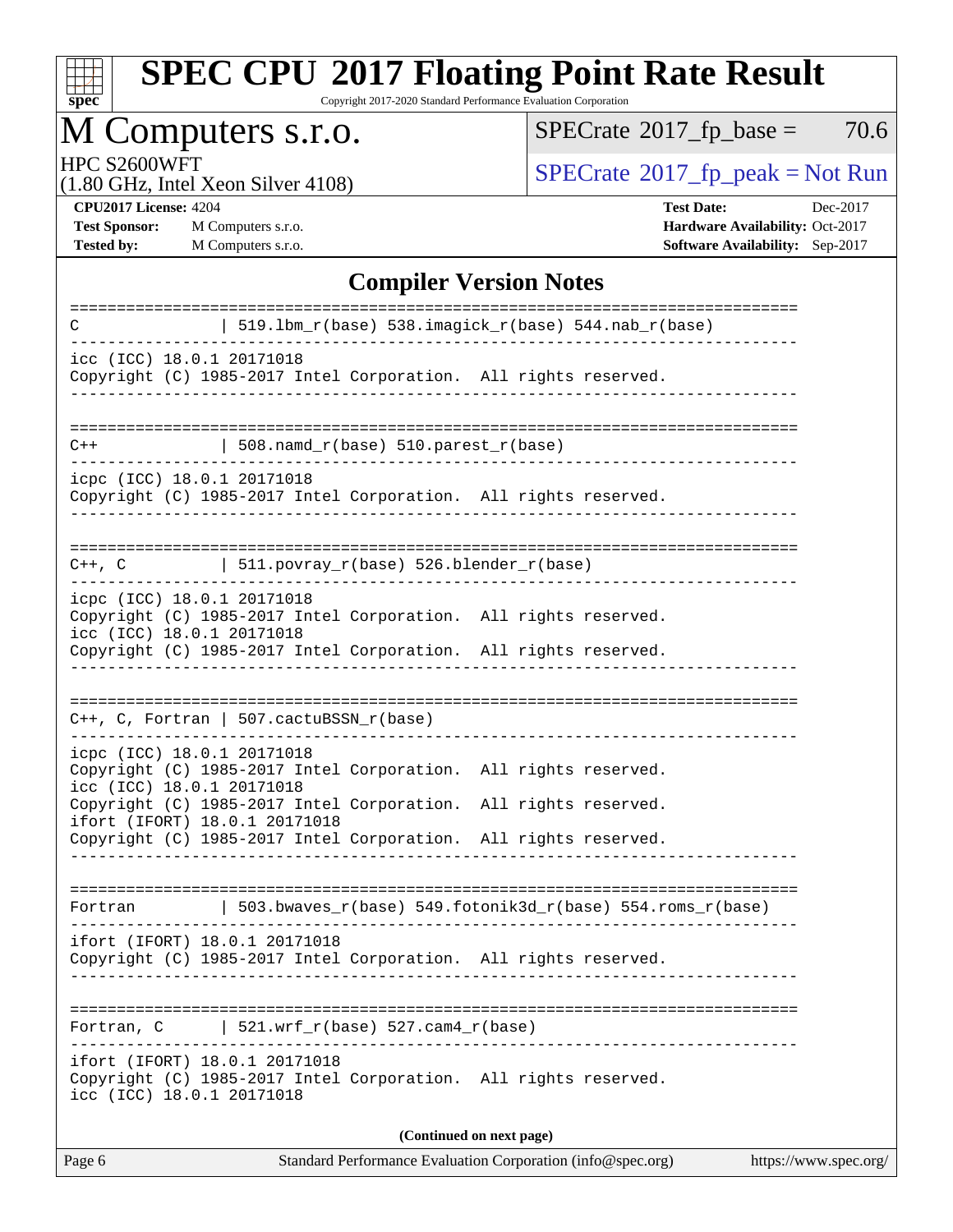

Copyright 2017-2020 Standard Performance Evaluation Corporation

### M Computers s.r.o.

 $SPECTate$ <sup>®</sup>[2017\\_fp\\_base =](http://www.spec.org/auto/cpu2017/Docs/result-fields.html#SPECrate2017fpbase) 70.6

 $HPC S2600WFT$ <br>(1.80 GHz, Intel Year Silver 4108) [SPECrate](http://www.spec.org/auto/cpu2017/Docs/result-fields.html#SPECrate2017fppeak)®[2017\\_fp\\_peak = N](http://www.spec.org/auto/cpu2017/Docs/result-fields.html#SPECrate2017fppeak)ot Run

(1.80 GHz, Intel Xeon Silver 4108)

**[Test Sponsor:](http://www.spec.org/auto/cpu2017/Docs/result-fields.html#TestSponsor)** M Computers s.r.o. **[Hardware Availability:](http://www.spec.org/auto/cpu2017/Docs/result-fields.html#HardwareAvailability)** Oct-2017 **[Tested by:](http://www.spec.org/auto/cpu2017/Docs/result-fields.html#Testedby)** M Computers s.r.o. **[Software Availability:](http://www.spec.org/auto/cpu2017/Docs/result-fields.html#SoftwareAvailability)** Sep-2017

**[CPU2017 License:](http://www.spec.org/auto/cpu2017/Docs/result-fields.html#CPU2017License)** 4204 **[Test Date:](http://www.spec.org/auto/cpu2017/Docs/result-fields.html#TestDate)** Dec-2017

### **[Compiler Version Notes \(Continued\)](http://www.spec.org/auto/cpu2017/Docs/result-fields.html#CompilerVersionNotes)**

Copyright (C) 1985-2017 Intel Corporation. All rights reserved. ------------------------------------------------------------------------------

## **[Base Compiler Invocation](http://www.spec.org/auto/cpu2017/Docs/result-fields.html#BaseCompilerInvocation)**

[C benchmarks](http://www.spec.org/auto/cpu2017/Docs/result-fields.html#Cbenchmarks): [icc](http://www.spec.org/cpu2017/results/res2018q1/cpu2017-20171231-02421.flags.html#user_CCbase_intel_icc_18.0_66fc1ee009f7361af1fbd72ca7dcefbb700085f36577c54f309893dd4ec40d12360134090235512931783d35fd58c0460139e722d5067c5574d8eaf2b3e37e92)

[C++ benchmarks:](http://www.spec.org/auto/cpu2017/Docs/result-fields.html#CXXbenchmarks) [icpc](http://www.spec.org/cpu2017/results/res2018q1/cpu2017-20171231-02421.flags.html#user_CXXbase_intel_icpc_18.0_c510b6838c7f56d33e37e94d029a35b4a7bccf4766a728ee175e80a419847e808290a9b78be685c44ab727ea267ec2f070ec5dc83b407c0218cded6866a35d07)

[Fortran benchmarks](http://www.spec.org/auto/cpu2017/Docs/result-fields.html#Fortranbenchmarks): [ifort](http://www.spec.org/cpu2017/results/res2018q1/cpu2017-20171231-02421.flags.html#user_FCbase_intel_ifort_18.0_8111460550e3ca792625aed983ce982f94888b8b503583aa7ba2b8303487b4d8a21a13e7191a45c5fd58ff318f48f9492884d4413fa793fd88dd292cad7027ca)

[Benchmarks using both Fortran and C](http://www.spec.org/auto/cpu2017/Docs/result-fields.html#BenchmarksusingbothFortranandC): [ifort](http://www.spec.org/cpu2017/results/res2018q1/cpu2017-20171231-02421.flags.html#user_CC_FCbase_intel_ifort_18.0_8111460550e3ca792625aed983ce982f94888b8b503583aa7ba2b8303487b4d8a21a13e7191a45c5fd58ff318f48f9492884d4413fa793fd88dd292cad7027ca) [icc](http://www.spec.org/cpu2017/results/res2018q1/cpu2017-20171231-02421.flags.html#user_CC_FCbase_intel_icc_18.0_66fc1ee009f7361af1fbd72ca7dcefbb700085f36577c54f309893dd4ec40d12360134090235512931783d35fd58c0460139e722d5067c5574d8eaf2b3e37e92)

[Benchmarks using both C and C++](http://www.spec.org/auto/cpu2017/Docs/result-fields.html#BenchmarksusingbothCandCXX): [icpc](http://www.spec.org/cpu2017/results/res2018q1/cpu2017-20171231-02421.flags.html#user_CC_CXXbase_intel_icpc_18.0_c510b6838c7f56d33e37e94d029a35b4a7bccf4766a728ee175e80a419847e808290a9b78be685c44ab727ea267ec2f070ec5dc83b407c0218cded6866a35d07) [icc](http://www.spec.org/cpu2017/results/res2018q1/cpu2017-20171231-02421.flags.html#user_CC_CXXbase_intel_icc_18.0_66fc1ee009f7361af1fbd72ca7dcefbb700085f36577c54f309893dd4ec40d12360134090235512931783d35fd58c0460139e722d5067c5574d8eaf2b3e37e92)

[Benchmarks using Fortran, C, and C++:](http://www.spec.org/auto/cpu2017/Docs/result-fields.html#BenchmarksusingFortranCandCXX) [icpc](http://www.spec.org/cpu2017/results/res2018q1/cpu2017-20171231-02421.flags.html#user_CC_CXX_FCbase_intel_icpc_18.0_c510b6838c7f56d33e37e94d029a35b4a7bccf4766a728ee175e80a419847e808290a9b78be685c44ab727ea267ec2f070ec5dc83b407c0218cded6866a35d07) [icc](http://www.spec.org/cpu2017/results/res2018q1/cpu2017-20171231-02421.flags.html#user_CC_CXX_FCbase_intel_icc_18.0_66fc1ee009f7361af1fbd72ca7dcefbb700085f36577c54f309893dd4ec40d12360134090235512931783d35fd58c0460139e722d5067c5574d8eaf2b3e37e92) [ifort](http://www.spec.org/cpu2017/results/res2018q1/cpu2017-20171231-02421.flags.html#user_CC_CXX_FCbase_intel_ifort_18.0_8111460550e3ca792625aed983ce982f94888b8b503583aa7ba2b8303487b4d8a21a13e7191a45c5fd58ff318f48f9492884d4413fa793fd88dd292cad7027ca)

### **[Base Portability Flags](http://www.spec.org/auto/cpu2017/Docs/result-fields.html#BasePortabilityFlags)**

 503.bwaves\_r: [-DSPEC\\_LP64](http://www.spec.org/cpu2017/results/res2018q1/cpu2017-20171231-02421.flags.html#suite_basePORTABILITY503_bwaves_r_DSPEC_LP64) 507.cactuBSSN\_r: [-DSPEC\\_LP64](http://www.spec.org/cpu2017/results/res2018q1/cpu2017-20171231-02421.flags.html#suite_basePORTABILITY507_cactuBSSN_r_DSPEC_LP64) 508.namd\_r: [-DSPEC\\_LP64](http://www.spec.org/cpu2017/results/res2018q1/cpu2017-20171231-02421.flags.html#suite_basePORTABILITY508_namd_r_DSPEC_LP64) 510.parest\_r: [-DSPEC\\_LP64](http://www.spec.org/cpu2017/results/res2018q1/cpu2017-20171231-02421.flags.html#suite_basePORTABILITY510_parest_r_DSPEC_LP64) 511.povray\_r: [-DSPEC\\_LP64](http://www.spec.org/cpu2017/results/res2018q1/cpu2017-20171231-02421.flags.html#suite_basePORTABILITY511_povray_r_DSPEC_LP64) 519.lbm\_r: [-DSPEC\\_LP64](http://www.spec.org/cpu2017/results/res2018q1/cpu2017-20171231-02421.flags.html#suite_basePORTABILITY519_lbm_r_DSPEC_LP64) 521.wrf\_r: [-DSPEC\\_LP64](http://www.spec.org/cpu2017/results/res2018q1/cpu2017-20171231-02421.flags.html#suite_basePORTABILITY521_wrf_r_DSPEC_LP64) [-DSPEC\\_CASE\\_FLAG](http://www.spec.org/cpu2017/results/res2018q1/cpu2017-20171231-02421.flags.html#b521.wrf_r_baseCPORTABILITY_DSPEC_CASE_FLAG) [-convert big\\_endian](http://www.spec.org/cpu2017/results/res2018q1/cpu2017-20171231-02421.flags.html#user_baseFPORTABILITY521_wrf_r_convert_big_endian_c3194028bc08c63ac5d04de18c48ce6d347e4e562e8892b8bdbdc0214820426deb8554edfa529a3fb25a586e65a3d812c835984020483e7e73212c4d31a38223) 526.blender\_r: [-DSPEC\\_LP64](http://www.spec.org/cpu2017/results/res2018q1/cpu2017-20171231-02421.flags.html#suite_basePORTABILITY526_blender_r_DSPEC_LP64) [-DSPEC\\_LINUX](http://www.spec.org/cpu2017/results/res2018q1/cpu2017-20171231-02421.flags.html#b526.blender_r_baseCPORTABILITY_DSPEC_LINUX) [-funsigned-char](http://www.spec.org/cpu2017/results/res2018q1/cpu2017-20171231-02421.flags.html#user_baseCPORTABILITY526_blender_r_force_uchar_40c60f00ab013830e2dd6774aeded3ff59883ba5a1fc5fc14077f794d777847726e2a5858cbc7672e36e1b067e7e5c1d9a74f7176df07886a243d7cc18edfe67) 527.cam4\_r: [-DSPEC\\_LP64](http://www.spec.org/cpu2017/results/res2018q1/cpu2017-20171231-02421.flags.html#suite_basePORTABILITY527_cam4_r_DSPEC_LP64) [-DSPEC\\_CASE\\_FLAG](http://www.spec.org/cpu2017/results/res2018q1/cpu2017-20171231-02421.flags.html#b527.cam4_r_baseCPORTABILITY_DSPEC_CASE_FLAG) 538.imagick\_r: [-DSPEC\\_LP64](http://www.spec.org/cpu2017/results/res2018q1/cpu2017-20171231-02421.flags.html#suite_basePORTABILITY538_imagick_r_DSPEC_LP64) 544.nab\_r: [-DSPEC\\_LP64](http://www.spec.org/cpu2017/results/res2018q1/cpu2017-20171231-02421.flags.html#suite_basePORTABILITY544_nab_r_DSPEC_LP64) 549.fotonik3d\_r: [-DSPEC\\_LP64](http://www.spec.org/cpu2017/results/res2018q1/cpu2017-20171231-02421.flags.html#suite_basePORTABILITY549_fotonik3d_r_DSPEC_LP64) 554.roms\_r: [-DSPEC\\_LP64](http://www.spec.org/cpu2017/results/res2018q1/cpu2017-20171231-02421.flags.html#suite_basePORTABILITY554_roms_r_DSPEC_LP64)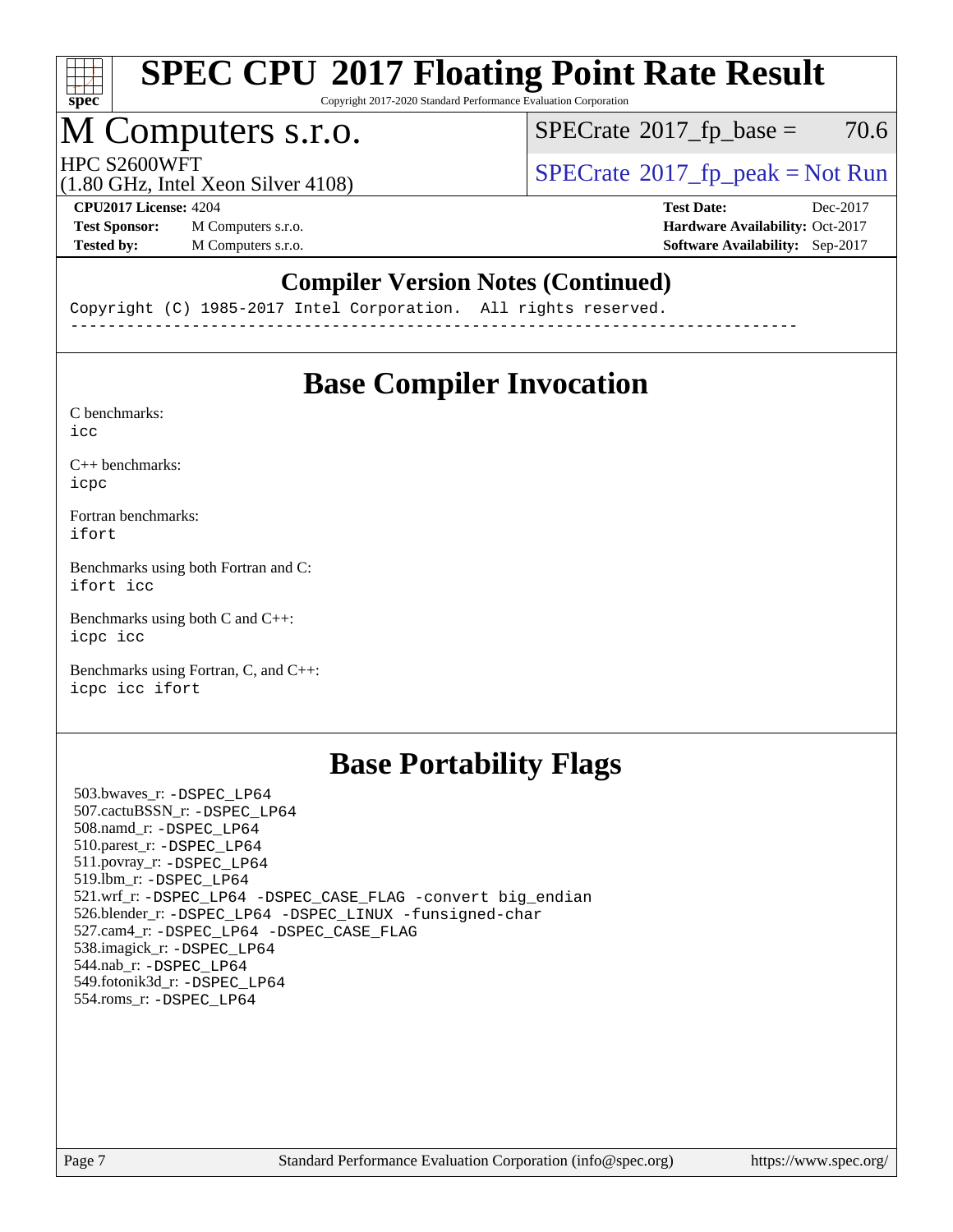

Copyright 2017-2020 Standard Performance Evaluation Corporation

### M Computers s.r.o.

 $SPECTate$ <sup>®</sup>[2017\\_fp\\_base =](http://www.spec.org/auto/cpu2017/Docs/result-fields.html#SPECrate2017fpbase) 70.6

 $HPC S2600WFT$ <br>(1.80 GHz, Intel Year Silver 4108) [SPECrate](http://www.spec.org/auto/cpu2017/Docs/result-fields.html#SPECrate2017fppeak)®[2017\\_fp\\_peak = N](http://www.spec.org/auto/cpu2017/Docs/result-fields.html#SPECrate2017fppeak)ot Run

#### (1.80 GHz, Intel Xeon Silver 4108)

**[Tested by:](http://www.spec.org/auto/cpu2017/Docs/result-fields.html#Testedby)** M Computers s.r.o. **[Software Availability:](http://www.spec.org/auto/cpu2017/Docs/result-fields.html#SoftwareAvailability)** Sep-2017

**[CPU2017 License:](http://www.spec.org/auto/cpu2017/Docs/result-fields.html#CPU2017License)** 4204 **[Test Date:](http://www.spec.org/auto/cpu2017/Docs/result-fields.html#TestDate)** Dec-2017 **[Test Sponsor:](http://www.spec.org/auto/cpu2017/Docs/result-fields.html#TestSponsor)** M Computers s.r.o. **[Hardware Availability:](http://www.spec.org/auto/cpu2017/Docs/result-fields.html#HardwareAvailability)** Oct-2017

# **[Base Optimization Flags](http://www.spec.org/auto/cpu2017/Docs/result-fields.html#BaseOptimizationFlags)**

#### [C benchmarks](http://www.spec.org/auto/cpu2017/Docs/result-fields.html#Cbenchmarks):

[-xCORE-AVX2](http://www.spec.org/cpu2017/results/res2018q1/cpu2017-20171231-02421.flags.html#user_CCbase_f-xCORE-AVX2) [-ipo](http://www.spec.org/cpu2017/results/res2018q1/cpu2017-20171231-02421.flags.html#user_CCbase_f-ipo) [-O3](http://www.spec.org/cpu2017/results/res2018q1/cpu2017-20171231-02421.flags.html#user_CCbase_f-O3) [-no-prec-div](http://www.spec.org/cpu2017/results/res2018q1/cpu2017-20171231-02421.flags.html#user_CCbase_f-no-prec-div) [-qopt-prefetch](http://www.spec.org/cpu2017/results/res2018q1/cpu2017-20171231-02421.flags.html#user_CCbase_f-qopt-prefetch) [-ffinite-math-only](http://www.spec.org/cpu2017/results/res2018q1/cpu2017-20171231-02421.flags.html#user_CCbase_f_finite_math_only_cb91587bd2077682c4b38af759c288ed7c732db004271a9512da14a4f8007909a5f1427ecbf1a0fb78ff2a814402c6114ac565ca162485bbcae155b5e4258871) [-qopt-mem-layout-trans=3](http://www.spec.org/cpu2017/results/res2018q1/cpu2017-20171231-02421.flags.html#user_CCbase_f-qopt-mem-layout-trans_de80db37974c74b1f0e20d883f0b675c88c3b01e9d123adea9b28688d64333345fb62bc4a798493513fdb68f60282f9a726aa07f478b2f7113531aecce732043) [C++ benchmarks](http://www.spec.org/auto/cpu2017/Docs/result-fields.html#CXXbenchmarks): [-xCORE-AVX2](http://www.spec.org/cpu2017/results/res2018q1/cpu2017-20171231-02421.flags.html#user_CXXbase_f-xCORE-AVX2) [-ipo](http://www.spec.org/cpu2017/results/res2018q1/cpu2017-20171231-02421.flags.html#user_CXXbase_f-ipo) [-O3](http://www.spec.org/cpu2017/results/res2018q1/cpu2017-20171231-02421.flags.html#user_CXXbase_f-O3) [-no-prec-div](http://www.spec.org/cpu2017/results/res2018q1/cpu2017-20171231-02421.flags.html#user_CXXbase_f-no-prec-div) [-qopt-prefetch](http://www.spec.org/cpu2017/results/res2018q1/cpu2017-20171231-02421.flags.html#user_CXXbase_f-qopt-prefetch) [-ffinite-math-only](http://www.spec.org/cpu2017/results/res2018q1/cpu2017-20171231-02421.flags.html#user_CXXbase_f_finite_math_only_cb91587bd2077682c4b38af759c288ed7c732db004271a9512da14a4f8007909a5f1427ecbf1a0fb78ff2a814402c6114ac565ca162485bbcae155b5e4258871) [-qopt-mem-layout-trans=3](http://www.spec.org/cpu2017/results/res2018q1/cpu2017-20171231-02421.flags.html#user_CXXbase_f-qopt-mem-layout-trans_de80db37974c74b1f0e20d883f0b675c88c3b01e9d123adea9b28688d64333345fb62bc4a798493513fdb68f60282f9a726aa07f478b2f7113531aecce732043) [Fortran benchmarks:](http://www.spec.org/auto/cpu2017/Docs/result-fields.html#Fortranbenchmarks) [-xCORE-AVX2](http://www.spec.org/cpu2017/results/res2018q1/cpu2017-20171231-02421.flags.html#user_FCbase_f-xCORE-AVX2) [-ipo](http://www.spec.org/cpu2017/results/res2018q1/cpu2017-20171231-02421.flags.html#user_FCbase_f-ipo) [-O3](http://www.spec.org/cpu2017/results/res2018q1/cpu2017-20171231-02421.flags.html#user_FCbase_f-O3) [-no-prec-div](http://www.spec.org/cpu2017/results/res2018q1/cpu2017-20171231-02421.flags.html#user_FCbase_f-no-prec-div) [-qopt-prefetch](http://www.spec.org/cpu2017/results/res2018q1/cpu2017-20171231-02421.flags.html#user_FCbase_f-qopt-prefetch) [-ffinite-math-only](http://www.spec.org/cpu2017/results/res2018q1/cpu2017-20171231-02421.flags.html#user_FCbase_f_finite_math_only_cb91587bd2077682c4b38af759c288ed7c732db004271a9512da14a4f8007909a5f1427ecbf1a0fb78ff2a814402c6114ac565ca162485bbcae155b5e4258871) [-qopt-mem-layout-trans=3](http://www.spec.org/cpu2017/results/res2018q1/cpu2017-20171231-02421.flags.html#user_FCbase_f-qopt-mem-layout-trans_de80db37974c74b1f0e20d883f0b675c88c3b01e9d123adea9b28688d64333345fb62bc4a798493513fdb68f60282f9a726aa07f478b2f7113531aecce732043) [-nostandard-realloc-lhs](http://www.spec.org/cpu2017/results/res2018q1/cpu2017-20171231-02421.flags.html#user_FCbase_f_2003_std_realloc_82b4557e90729c0f113870c07e44d33d6f5a304b4f63d4c15d2d0f1fab99f5daaed73bdb9275d9ae411527f28b936061aa8b9c8f2d63842963b95c9dd6426b8a) [-align array32byte](http://www.spec.org/cpu2017/results/res2018q1/cpu2017-20171231-02421.flags.html#user_FCbase_align_array32byte_b982fe038af199962ba9a80c053b8342c548c85b40b8e86eb3cc33dee0d7986a4af373ac2d51c3f7cf710a18d62fdce2948f201cd044323541f22fc0fffc51b6) [Benchmarks using both Fortran and C](http://www.spec.org/auto/cpu2017/Docs/result-fields.html#BenchmarksusingbothFortranandC): [-xCORE-AVX2](http://www.spec.org/cpu2017/results/res2018q1/cpu2017-20171231-02421.flags.html#user_CC_FCbase_f-xCORE-AVX2) [-ipo](http://www.spec.org/cpu2017/results/res2018q1/cpu2017-20171231-02421.flags.html#user_CC_FCbase_f-ipo) [-O3](http://www.spec.org/cpu2017/results/res2018q1/cpu2017-20171231-02421.flags.html#user_CC_FCbase_f-O3) [-no-prec-div](http://www.spec.org/cpu2017/results/res2018q1/cpu2017-20171231-02421.flags.html#user_CC_FCbase_f-no-prec-div) [-qopt-prefetch](http://www.spec.org/cpu2017/results/res2018q1/cpu2017-20171231-02421.flags.html#user_CC_FCbase_f-qopt-prefetch) [-ffinite-math-only](http://www.spec.org/cpu2017/results/res2018q1/cpu2017-20171231-02421.flags.html#user_CC_FCbase_f_finite_math_only_cb91587bd2077682c4b38af759c288ed7c732db004271a9512da14a4f8007909a5f1427ecbf1a0fb78ff2a814402c6114ac565ca162485bbcae155b5e4258871) [-qopt-mem-layout-trans=3](http://www.spec.org/cpu2017/results/res2018q1/cpu2017-20171231-02421.flags.html#user_CC_FCbase_f-qopt-mem-layout-trans_de80db37974c74b1f0e20d883f0b675c88c3b01e9d123adea9b28688d64333345fb62bc4a798493513fdb68f60282f9a726aa07f478b2f7113531aecce732043) [-nostandard-realloc-lhs](http://www.spec.org/cpu2017/results/res2018q1/cpu2017-20171231-02421.flags.html#user_CC_FCbase_f_2003_std_realloc_82b4557e90729c0f113870c07e44d33d6f5a304b4f63d4c15d2d0f1fab99f5daaed73bdb9275d9ae411527f28b936061aa8b9c8f2d63842963b95c9dd6426b8a) [-align array32byte](http://www.spec.org/cpu2017/results/res2018q1/cpu2017-20171231-02421.flags.html#user_CC_FCbase_align_array32byte_b982fe038af199962ba9a80c053b8342c548c85b40b8e86eb3cc33dee0d7986a4af373ac2d51c3f7cf710a18d62fdce2948f201cd044323541f22fc0fffc51b6) [Benchmarks using both C and C++:](http://www.spec.org/auto/cpu2017/Docs/result-fields.html#BenchmarksusingbothCandCXX) [-xCORE-AVX2](http://www.spec.org/cpu2017/results/res2018q1/cpu2017-20171231-02421.flags.html#user_CC_CXXbase_f-xCORE-AVX2) [-ipo](http://www.spec.org/cpu2017/results/res2018q1/cpu2017-20171231-02421.flags.html#user_CC_CXXbase_f-ipo) [-O3](http://www.spec.org/cpu2017/results/res2018q1/cpu2017-20171231-02421.flags.html#user_CC_CXXbase_f-O3) [-no-prec-div](http://www.spec.org/cpu2017/results/res2018q1/cpu2017-20171231-02421.flags.html#user_CC_CXXbase_f-no-prec-div) [-qopt-prefetch](http://www.spec.org/cpu2017/results/res2018q1/cpu2017-20171231-02421.flags.html#user_CC_CXXbase_f-qopt-prefetch) [-ffinite-math-only](http://www.spec.org/cpu2017/results/res2018q1/cpu2017-20171231-02421.flags.html#user_CC_CXXbase_f_finite_math_only_cb91587bd2077682c4b38af759c288ed7c732db004271a9512da14a4f8007909a5f1427ecbf1a0fb78ff2a814402c6114ac565ca162485bbcae155b5e4258871) [-qopt-mem-layout-trans=3](http://www.spec.org/cpu2017/results/res2018q1/cpu2017-20171231-02421.flags.html#user_CC_CXXbase_f-qopt-mem-layout-trans_de80db37974c74b1f0e20d883f0b675c88c3b01e9d123adea9b28688d64333345fb62bc4a798493513fdb68f60282f9a726aa07f478b2f7113531aecce732043) [Benchmarks using Fortran, C, and C++](http://www.spec.org/auto/cpu2017/Docs/result-fields.html#BenchmarksusingFortranCandCXX): [-xCORE-AVX2](http://www.spec.org/cpu2017/results/res2018q1/cpu2017-20171231-02421.flags.html#user_CC_CXX_FCbase_f-xCORE-AVX2) [-ipo](http://www.spec.org/cpu2017/results/res2018q1/cpu2017-20171231-02421.flags.html#user_CC_CXX_FCbase_f-ipo) [-O3](http://www.spec.org/cpu2017/results/res2018q1/cpu2017-20171231-02421.flags.html#user_CC_CXX_FCbase_f-O3) [-no-prec-div](http://www.spec.org/cpu2017/results/res2018q1/cpu2017-20171231-02421.flags.html#user_CC_CXX_FCbase_f-no-prec-div) [-qopt-prefetch](http://www.spec.org/cpu2017/results/res2018q1/cpu2017-20171231-02421.flags.html#user_CC_CXX_FCbase_f-qopt-prefetch) [-ffinite-math-only](http://www.spec.org/cpu2017/results/res2018q1/cpu2017-20171231-02421.flags.html#user_CC_CXX_FCbase_f_finite_math_only_cb91587bd2077682c4b38af759c288ed7c732db004271a9512da14a4f8007909a5f1427ecbf1a0fb78ff2a814402c6114ac565ca162485bbcae155b5e4258871)

[-qopt-mem-layout-trans=3](http://www.spec.org/cpu2017/results/res2018q1/cpu2017-20171231-02421.flags.html#user_CC_CXX_FCbase_f-qopt-mem-layout-trans_de80db37974c74b1f0e20d883f0b675c88c3b01e9d123adea9b28688d64333345fb62bc4a798493513fdb68f60282f9a726aa07f478b2f7113531aecce732043) [-nostandard-realloc-lhs](http://www.spec.org/cpu2017/results/res2018q1/cpu2017-20171231-02421.flags.html#user_CC_CXX_FCbase_f_2003_std_realloc_82b4557e90729c0f113870c07e44d33d6f5a304b4f63d4c15d2d0f1fab99f5daaed73bdb9275d9ae411527f28b936061aa8b9c8f2d63842963b95c9dd6426b8a) [-align array32byte](http://www.spec.org/cpu2017/results/res2018q1/cpu2017-20171231-02421.flags.html#user_CC_CXX_FCbase_align_array32byte_b982fe038af199962ba9a80c053b8342c548c85b40b8e86eb3cc33dee0d7986a4af373ac2d51c3f7cf710a18d62fdce2948f201cd044323541f22fc0fffc51b6)

### **[Base Other Flags](http://www.spec.org/auto/cpu2017/Docs/result-fields.html#BaseOtherFlags)**

[C benchmarks](http://www.spec.org/auto/cpu2017/Docs/result-fields.html#Cbenchmarks):  $-m64 - std = c11$  $-m64 - std = c11$ [C++ benchmarks:](http://www.spec.org/auto/cpu2017/Docs/result-fields.html#CXXbenchmarks) [-m64](http://www.spec.org/cpu2017/results/res2018q1/cpu2017-20171231-02421.flags.html#user_CXXbase_intel_intel64_18.0_af43caccfc8ded86e7699f2159af6efc7655f51387b94da716254467f3c01020a5059329e2569e4053f409e7c9202a7efc638f7a6d1ffb3f52dea4a3e31d82ab) [Fortran benchmarks](http://www.spec.org/auto/cpu2017/Docs/result-fields.html#Fortranbenchmarks): [-m64](http://www.spec.org/cpu2017/results/res2018q1/cpu2017-20171231-02421.flags.html#user_FCbase_intel_intel64_18.0_af43caccfc8ded86e7699f2159af6efc7655f51387b94da716254467f3c01020a5059329e2569e4053f409e7c9202a7efc638f7a6d1ffb3f52dea4a3e31d82ab) [Benchmarks using both Fortran and C](http://www.spec.org/auto/cpu2017/Docs/result-fields.html#BenchmarksusingbothFortranandC):  $-m64$   $-std=cl1$ [Benchmarks using both C and C++](http://www.spec.org/auto/cpu2017/Docs/result-fields.html#BenchmarksusingbothCandCXX):  $-m64 - std= c11$  $-m64 - std= c11$ [Benchmarks using Fortran, C, and C++:](http://www.spec.org/auto/cpu2017/Docs/result-fields.html#BenchmarksusingFortranCandCXX)  $-m64 - std = c11$  $-m64 - std = c11$